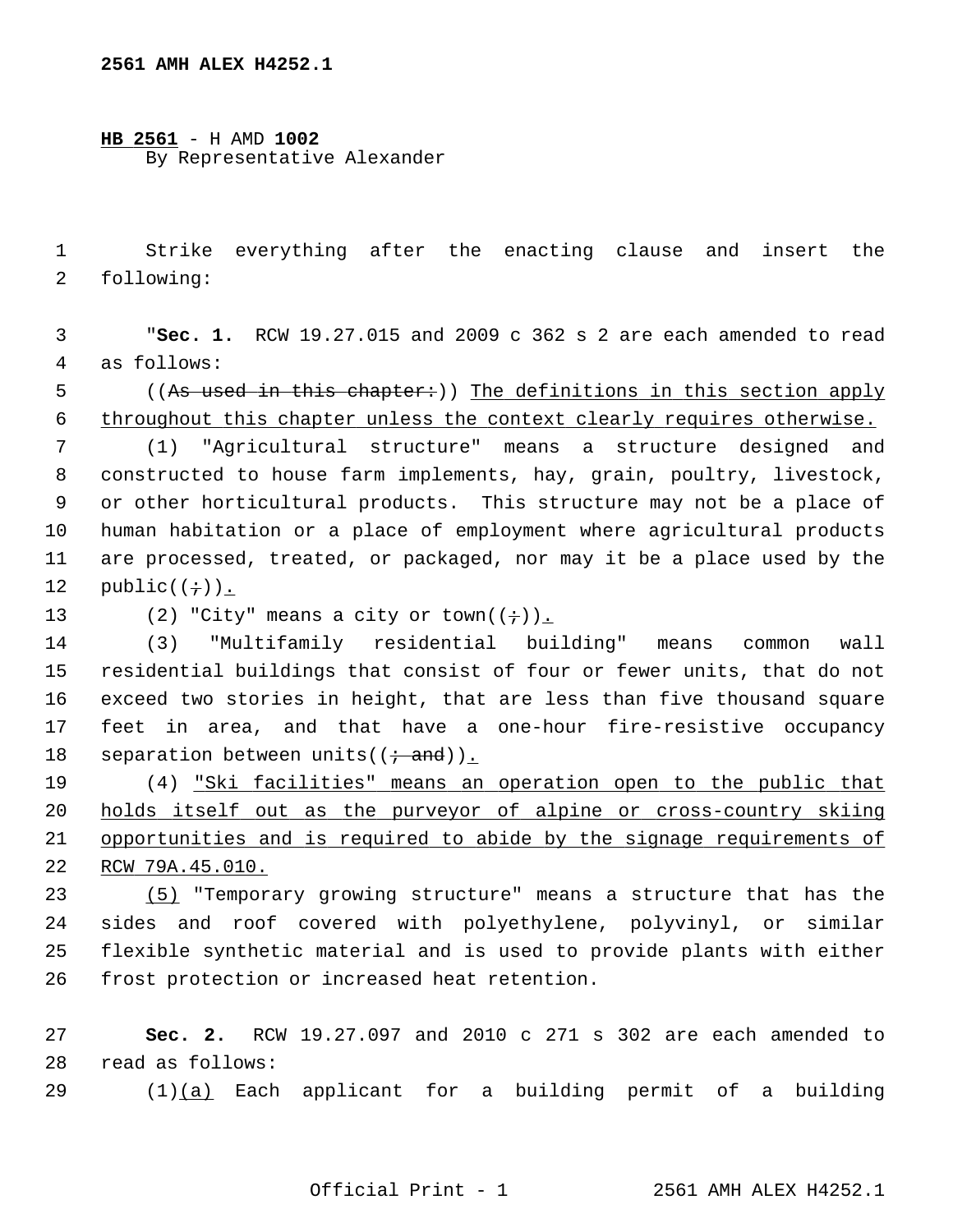1 necessitating potable water shall provide evidence of an adequate water 2 supply for the intended use of the building. Evidence may be in the 3 form of: 4 (i) A water right permit from the department of ecology( $(\tau)$ ). 5 However, an application for a water right is not sufficient proof of an 6 adequate water supply; 7 (ii) A letter from an approved water purveyor stating the ability 8 to provide water( $(\frac{\ }{\ }))$  j or 9 (iii) Another form sufficient to verify the existence of an 10 adequate water supply. 11 (b) A ski facility to be served by hauled water is considered to 12 have satisfied the requirements of this section if the ski facility 13 provides evidence that it: 14 (i) Is a purveyor of an existing approved public water system with 15 a sufficient supply available to meet all the demands for the proposed 16 facility; 17 (ii) Owns the equipment needed to safely and reliably transport 18 potable water to a water tank on its premises; 19 (iii) Has a water tank with sufficient capacity to meet, at a 20 minimum, the facility's daily potable water needs; 21 (iv) Will not serve dwelling units with hauled water; and 22 (v) Only hauls water during the ski season. 23 (c) In addition to other authorities, the county or city may impose 24 conditions on building permits requiring connection to an existing 25 public water system where the existing system is willing and able to 26 provide safe and reliable potable water to the applicant with 27 reasonable economy and efficiency. ((An application for a water right 28 shall not be sufficient proof of an adequate water supply.)) 29 (2) Within counties not required or not choosing to plan pursuant 30 to RCW 36.70A.040, the county and the state may mutually determine 31 those areas in the county in which the requirements of subsection (1) 32 of this section shall not apply. The departments of health and ecology 33 shall coordinate on the implementation of this section. Should the 34 county and the state fail to mutually determine those areas to be 35 designated pursuant to this subsection, the county may petition the 36 department of ((general administration)) enterprise services to mediate

37 or, if necessary, make the determination.